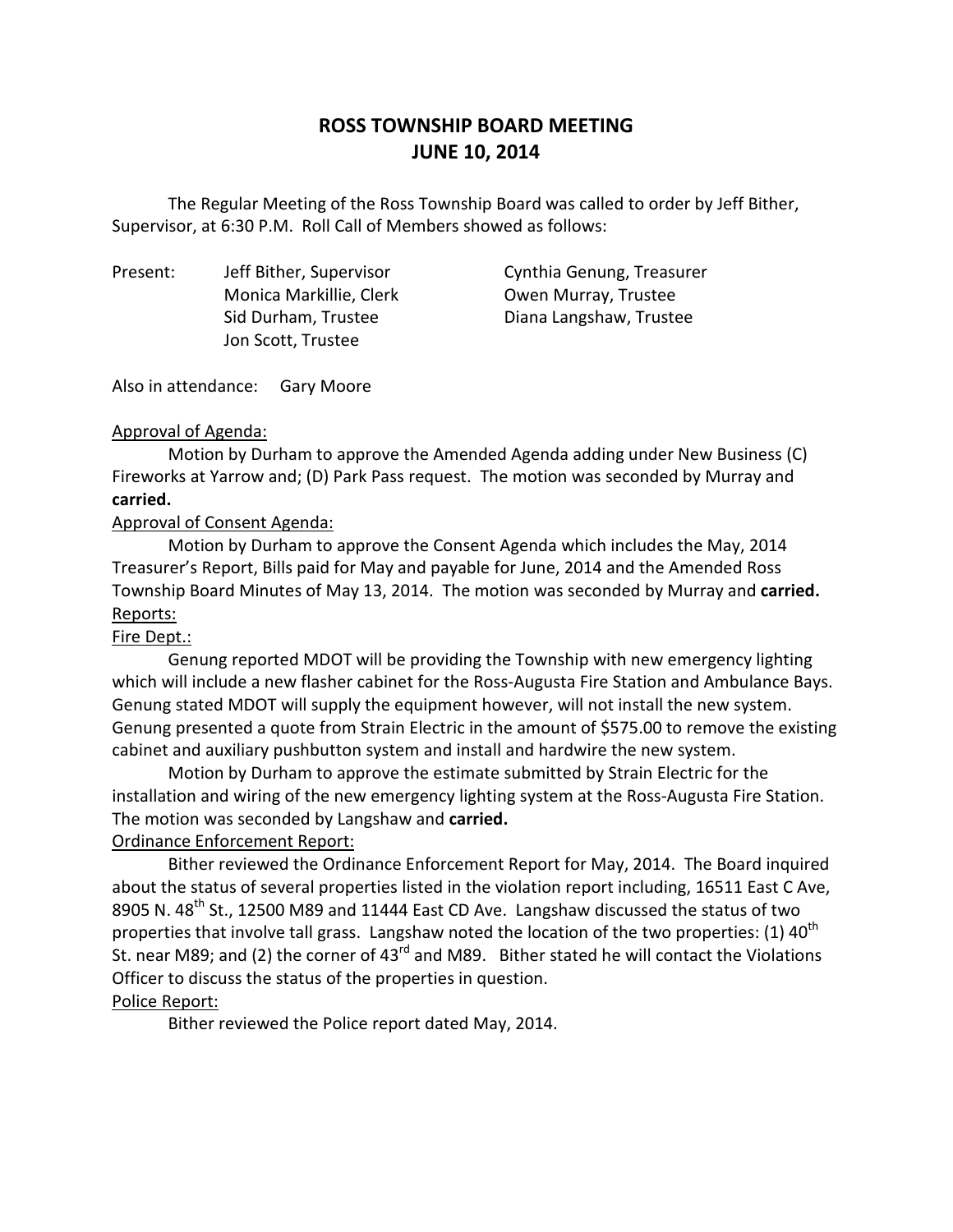#### Planning Commission:

 Ordinance No. 193 has been completed and is being presented for Township Board Consideration under New Business (A). Scott provided an update on Planning Commission business. He stated the proposed

#### Supervisor Report:

 Bither shared a letter from Mark Williams, Physical Plant Service Leader for the Kellogg Bio Station (KBS), regarding the service project that took place at the Ross Township Park on May  $5^{th}$  & May  $6^{th}$ . Bither reviewed the list of work that was performed by KBS staff, students, and a group of 4 Military Veterans. The Board Members conveyed gratitude for the work that was completed and for the time that was contributed by all who were involved. Scott suggested the Board send a thank you card to KBS and the various volunteers for their service. Bither stated he will send a card.

#### Public Comment:

No Public comment.

### Trees at the Ross Township Park:

 Motion by Durham to accept a bid submitted by Boles Tree Service for the removal of 5 trees including debris cleanup and flush cutting the stumps in the amount of \$2500. Included in the motion is the agreement to request the work be completed during the week and ASAP as the trees have been identified as dangerous. The motion was seconded by Markillie and **carried.** 

#### Parks Committee Bylaws:

 Postponed until the July 8th Township Board Meeting for further review. Proposed Township Building Fund:

 Durham inquired about the current balance of the Proposed Building Fund. Genung reported the Proposed Building Fund has a current balance of \$726,540.

# **New Business:**

Ordinance No. 193 (reorganized/amended Zoning Ordinance Text):

 Motion by Genung to adopt Ordinance No. 193 which will reorganize and reformat the existing Zoning Ordinance Text. The motion was seconded by Scott. Roll Call Vote showed:

 Scott-aye, Genung-aye, Murray-aye, Markillie-aye, Bither-aye, Langshaw-aye and Durham-abstained. **The Motion carried**.

#### Pirate's Day:

 takes place at the sand bar on Gull Lake. The letter disclosed some issues associated with the event and provided information regarding various Law Enforcement Entities to contact for patrol in that area. Bither stated he has contacted the DNR and KCSD Marine Patrol Division to request additional patrols near the Sand Bar the day of the event. Bither reported in addition he will contact the Michigan State Police (MSP) to inquire about having MSP patrol the land near the sand bar. The Board agreed the letter was very informative. It was the consensus of the Board to post the letter to the website that advertises the Pirate's Day event. Fireworks at Yarrow: The Board received a letter from a citizen regarding Pirates Day which is an event that

 Bither reported the Township has received a proposal from Captain Boom, LLC. Fireworks Company. The proposal is for an application to display fireworks at a wedding on July 12, 2014 at the Yarrow Golf and Conference Center. Included in the proposal is a copy of the